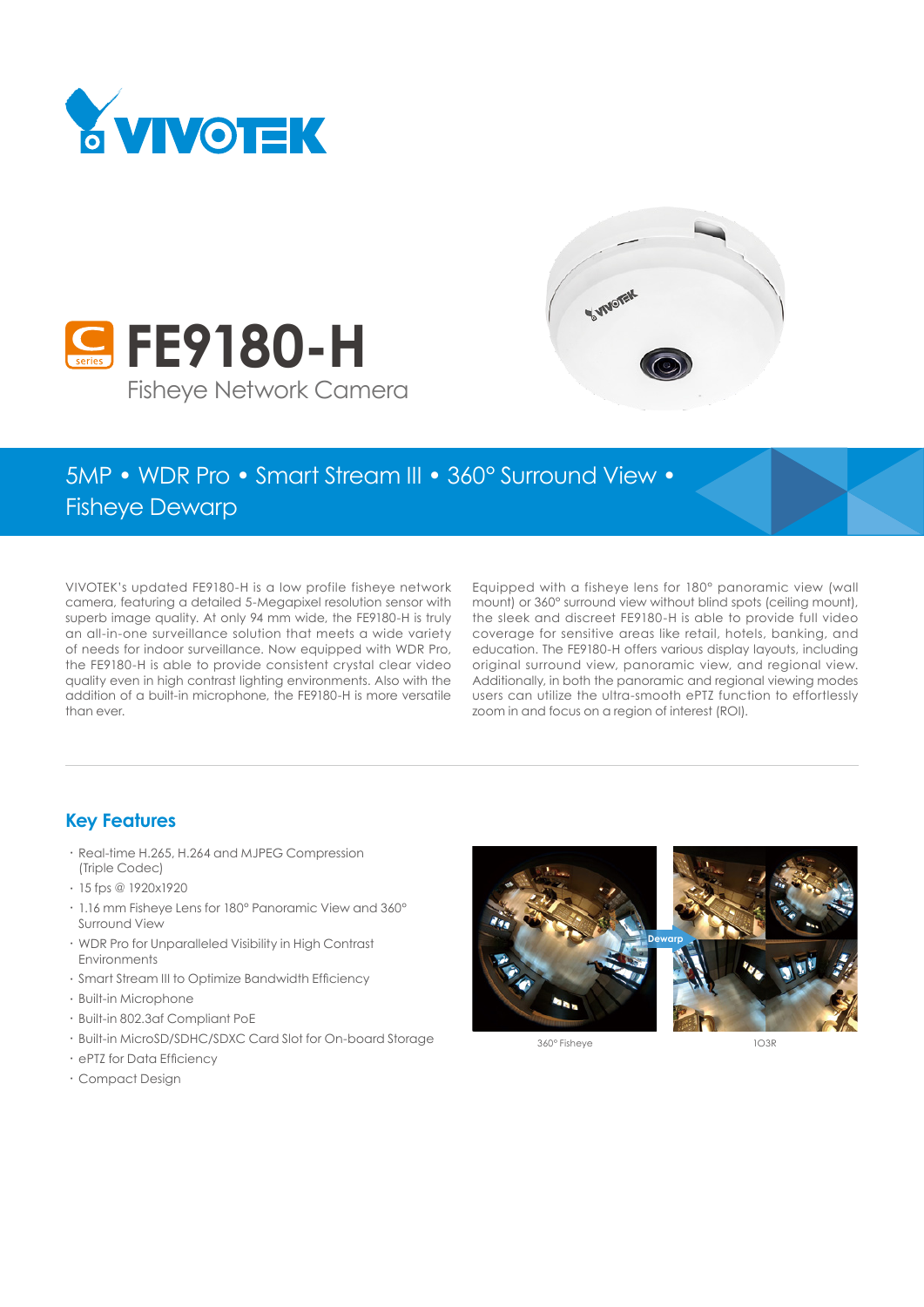## **Technical Specifications**

| Model                                   | FE9180-H                                                                                                                                                                                                                                                                                                |
|-----------------------------------------|---------------------------------------------------------------------------------------------------------------------------------------------------------------------------------------------------------------------------------------------------------------------------------------------------------|
| <b>System Information</b>               |                                                                                                                                                                                                                                                                                                         |
| CPU                                     | Multimedia SoC (System-on-Chip)                                                                                                                                                                                                                                                                         |
| Flash                                   | <b>128MB</b>                                                                                                                                                                                                                                                                                            |
| RAM                                     | 512MB                                                                                                                                                                                                                                                                                                   |
| <b>Camera Features</b>                  |                                                                                                                                                                                                                                                                                                         |
| Image Sensor                            | 1/2.7" Progressive CMOS                                                                                                                                                                                                                                                                                 |
| Max. Resolution                         | 1920x1920                                                                                                                                                                                                                                                                                               |
| Lens Type                               | Fixed-focal                                                                                                                                                                                                                                                                                             |
| Focal Length                            | $f = 1.16$ mm                                                                                                                                                                                                                                                                                           |
| Aperture                                | F <sub>2.25</sub>                                                                                                                                                                                                                                                                                       |
| Field of View                           | 180° (Horizontal)<br>180° (Vertical)<br>180° (Diagonal)                                                                                                                                                                                                                                                 |
| <b>Shutter Time</b>                     | 1/5 sec. to 1/32,000 sec.                                                                                                                                                                                                                                                                               |
| <b>WDR Technology</b>                   | <b>WDR Pro</b>                                                                                                                                                                                                                                                                                          |
| Minimum Illumination                    | 0.25 Lux @ F2.25 (Color), 50IRE<br>0.13 Lux @ F2.25 (Color), 30IRE                                                                                                                                                                                                                                      |
| Pan/Tilt/Zoom<br><b>Functionalities</b> | ePTZ: 12x digital zoom (12x on IE plug-in)                                                                                                                                                                                                                                                              |
| On-board Storage                        | Slot type: MicroSD/SDHC/SDXC card slot<br>Seamless Recording                                                                                                                                                                                                                                            |
| Video                                   |                                                                                                                                                                                                                                                                                                         |
| Compression                             | H265, H264, MJPEG                                                                                                                                                                                                                                                                                       |
| Maximum Frame Rate                      | 15 fps @ 1920x1920                                                                                                                                                                                                                                                                                      |
| Maximum Streams                         | 4 simultaneous streams                                                                                                                                                                                                                                                                                  |
| S/N Ratio                               | 63.9 dB                                                                                                                                                                                                                                                                                                 |
| Dynamic Range                           | 87 dB                                                                                                                                                                                                                                                                                                   |
| Video Streaming                         | Adjustable resolution, quality and bitrate;<br>Smart Stream III                                                                                                                                                                                                                                         |
| Image Settings                          | Adjustable image size, quality and bit<br>rate; Time stamp, text overlay, flip &<br>mirror; Configurable brightness, contrast,<br>saturation, sharpness, white balance,<br>exposure control, gain, backlight<br>compensation, privacy masks; Scheduled<br>profile settings, 3DNR, video rotation, defog |
| <b>Audio</b>                            |                                                                                                                                                                                                                                                                                                         |
| Audio Capability                        | One-way Audio                                                                                                                                                                                                                                                                                           |
| Compression                             | G.711, G.726                                                                                                                                                                                                                                                                                            |
| Interface                               | <b>Built-in microphone</b>                                                                                                                                                                                                                                                                              |
| Effective Range                         | 5 meters                                                                                                                                                                                                                                                                                                |

| <b>Network</b>              |                                                                                                                                                                                  |
|-----------------------------|----------------------------------------------------------------------------------------------------------------------------------------------------------------------------------|
| Users                       | Live viewing for up to 10 clients                                                                                                                                                |
| Protocols                   | IPv4, IPv6, TCP/IP, HTTP, HTTPS, UPnP, RTSP/<br>RTP/RTCP, IGMP, CIFS/SMB, SMTP, FTP, DHCP,<br>NTP, DNS, DDNS, PPPoE, CoS, QoS, SNMP,<br>802.1X, UDP, ICMP, ARP, SSL/TLS          |
| Interface                   | 10 Base-T/100 Base-TX Ethernet (RJ-45)<br>*It is highly recommended to use standard<br>CAT5e & CAT6 cables which are compliant<br>with the 3P/ETL standard.                      |
| <b>ONVIF</b>                | Supported, specification available at www.<br>onvif.org                                                                                                                          |
| <b>Intelligent Video</b>    |                                                                                                                                                                                  |
| Video Motion Detection      | Five-window video motion detection                                                                                                                                               |
| <b>Alarm and Event</b>      |                                                                                                                                                                                  |
| Alarm Triggers              | Motion detection, manual trigger,<br>periodical trigger, system boot, recording<br>notification, camera tamperina detection,<br>audio detection, MicroSD card life<br>expectancy |
| <b>Alarm Events</b>         | Event notification using HTTP, SMTP, FTP, NAS<br>server and MicroSD Card<br>File upload via HTTP, SMTP, FTP, NAS server<br>and MicroSD Card                                      |
| General                     |                                                                                                                                                                                  |
| Connectors                  | RJ-45 cable connector for 10/100Mpbs<br>Network/PoE connection                                                                                                                   |
| LED Indicator               | System power and status indicator                                                                                                                                                |
| Power Input                 | IEEE 802.3af PoE Class 1                                                                                                                                                         |
| Power Consumption           | Max. 3.6 W                                                                                                                                                                       |
| Dimensions                  | 94 x 39 mm                                                                                                                                                                       |
| Weight                      | 140 g (with bracket)                                                                                                                                                             |
| Safety Certifications       | CE, LVD, FCC Class B, VCCI, C-Tick, UL                                                                                                                                           |
| Operating Temperature       | Starting Temperature:<br>$0^{\circ}$ C ~ 50°C (32°F ~ 122°F)<br>Working Temperature:<br>$-10^{\circ}$ C ~ 50°C (14°F ~ 122°F)                                                    |
| Humidity                    | 90%                                                                                                                                                                              |
| Warranty                    | 24 months                                                                                                                                                                        |
| System Requirements         |                                                                                                                                                                                  |
| Operating System            | Microsoft Windows 8/7<br>Mac 10.12 (Chrome only)                                                                                                                                 |
| Web Browser                 | Chrome 58.0 or above<br>Internet Explorer 10/11                                                                                                                                  |
| Other Players               | VLC: 1.1.11 or above<br>Quicktime: 7 or above                                                                                                                                    |
| <b>Included Accessories</b> |                                                                                                                                                                                  |